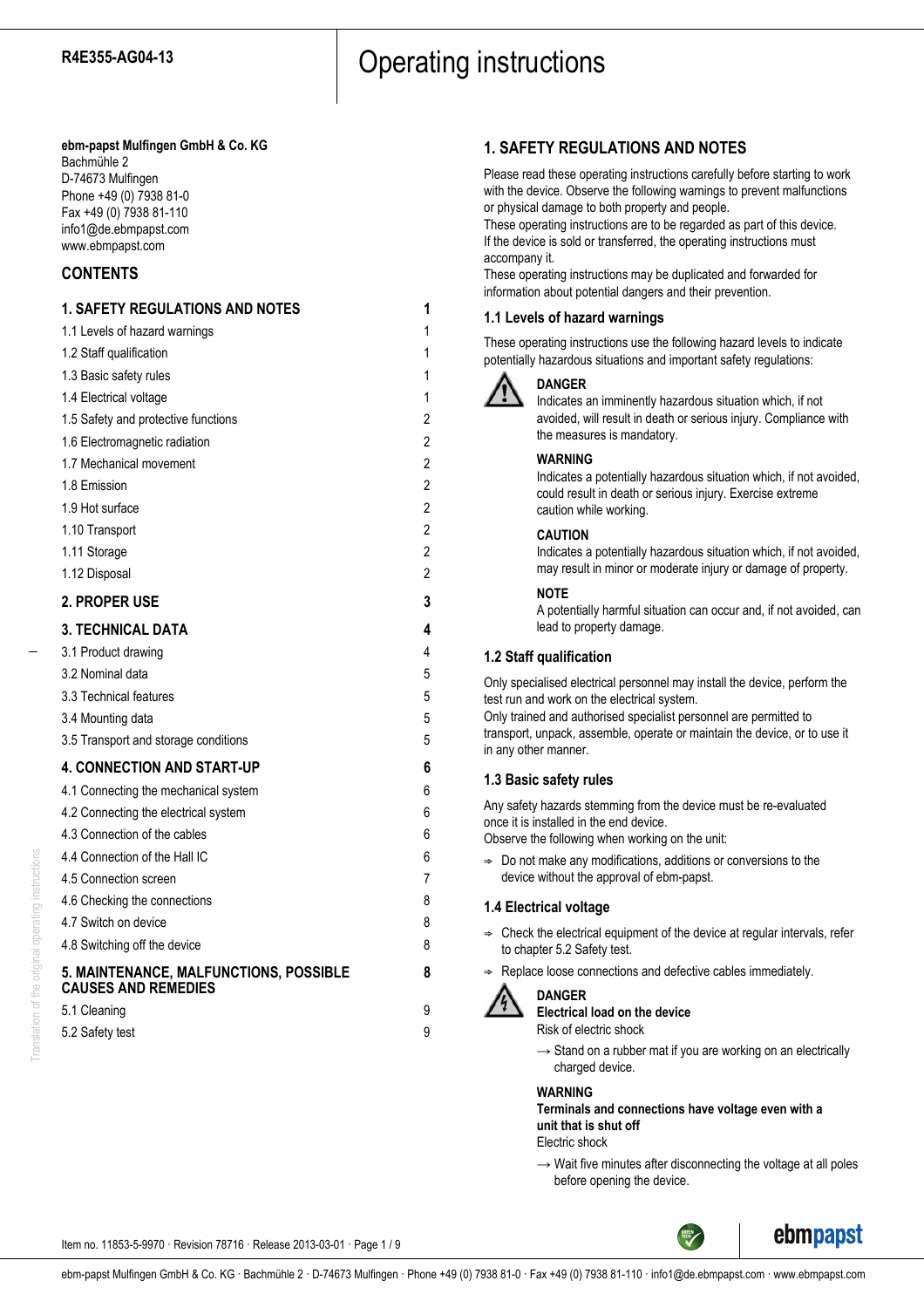#### **CAUTION**

**In the event of failure, there is electric voltage at the rotor and impeller**

The rotor and impeller are base insulated.

 $\rightarrow$  Do not touch the rotor and impeller once they are installed.

## **CAUTION**

**The motor restarts automatically when operating voltage is applied, e.g. after a power failure.**

Danger of injury

- $\rightarrow$  Keep out of the danger zone of the device.
- $\rightarrow$  When working on the device, switch off the mains supply voltage and secure the latter from being switched on again.
- $\rightarrow$  Wait until the device stops.

## **1.5 Safety and protective functions**



**DANGER Missing safety device and non-functioning safety device** If there is no safety device, you could be seriously injured, for example by reaching into the running device with your hands.

- $\rightarrow$  Operate the device only with a fixed and isolating safety protection and a fixed guard grille. The guard must withstand the kinetic energy of a fan blade detaching at maximum speed.
- $\rightarrow$  The device is a built-in component. You, the owner/ operator, are responsible for providing adequate protection for the device.
- $\rightarrow$  Shut down the device immediately if you detect a missing or ineffective protective feature.

## **1.6 Electromagnetic radiation**

Interference from electromagnetic radiation is possible, e.g. in conjunction with open and closed-loop control devices.

If unacceptable emission intensities occur when the fan is installed, appropriate shielding measures have to be taken by the user.

#### **NOTE**

**Electrical or electromagnetic interferences after integrating the device in installations on the customer's side.**

 $\rightarrow$  Verify that the entire setup is EMC compliant.

## **1.7 Mechanical movement**



## **Rotating device**

Body parts that come into contact with the rotor and impeller can be injured.

- $\rightarrow$  Secure the device against accidental contact.
- $\rightarrow$  Before working on the system/machine, wait until all parts have come to a standstill.

## **WARNING**

**Rotating device** Long hair, loose items of clothing and jewellery could become entangled and pulled into the device. You could be injured.

- $\rightarrow$  Do not wear any loose clothing or jewellery while working on rotating parts.
- $\rightarrow$  Protect long hair by wearing a cap.

## **1.8 Emission**

## **WARNING**

**Depending on the installation and operating conditions, a sound pressure level greater than 70 dB(A) may arise.** Danger of noise-induced hearing loss

- $\rightarrow$  Take appropriate technical safety measures.
- $\rightarrow$  Protect operating personnel with appropriate safety equipment, e.g. hearing protection.
- $\rightarrow$  Also observe the requirements of local agencies.

## **1.9 Hot surface**



## **High temperature at the motor housing** Danger of burn injuries

 $\rightarrow$  Ensure that sufficient protection against accidental contact is provided.

## **1.10 Transport**

## **NOTE**

**CAUTION**

- **Transport of device**
- $\rightarrow$  Transport the device in its original packaging only.
- $\rightarrow$  Secure the device so that it does not slip, e.g. by using a clamping strap.

## **1.11 Storage**

- $\Rightarrow$  Store the device, partially or fully assembled, in a dry and weatherproof manner in the original packing in a clean environment.
- $\Rightarrow$  Protect the device from environmental impacts and dirt until the final installation.
- We recommend storing the device for a maximum up to one year to guarantee proper operation and longest possible service life.
- Even devices explicitly suited for outdoor use are to be stored as described prior to being commissioned.
- ; Maintain the storage temperature, see chapter 3.5 Transport and storage conditions.

## **1.12 Disposal**

When disposing of the device, please comply with all relevant requirements and regulations applicable in your country.



Item no. 11853-5-9970 · Revision 78716 · Release 2013-03-01 · Page 2 / 9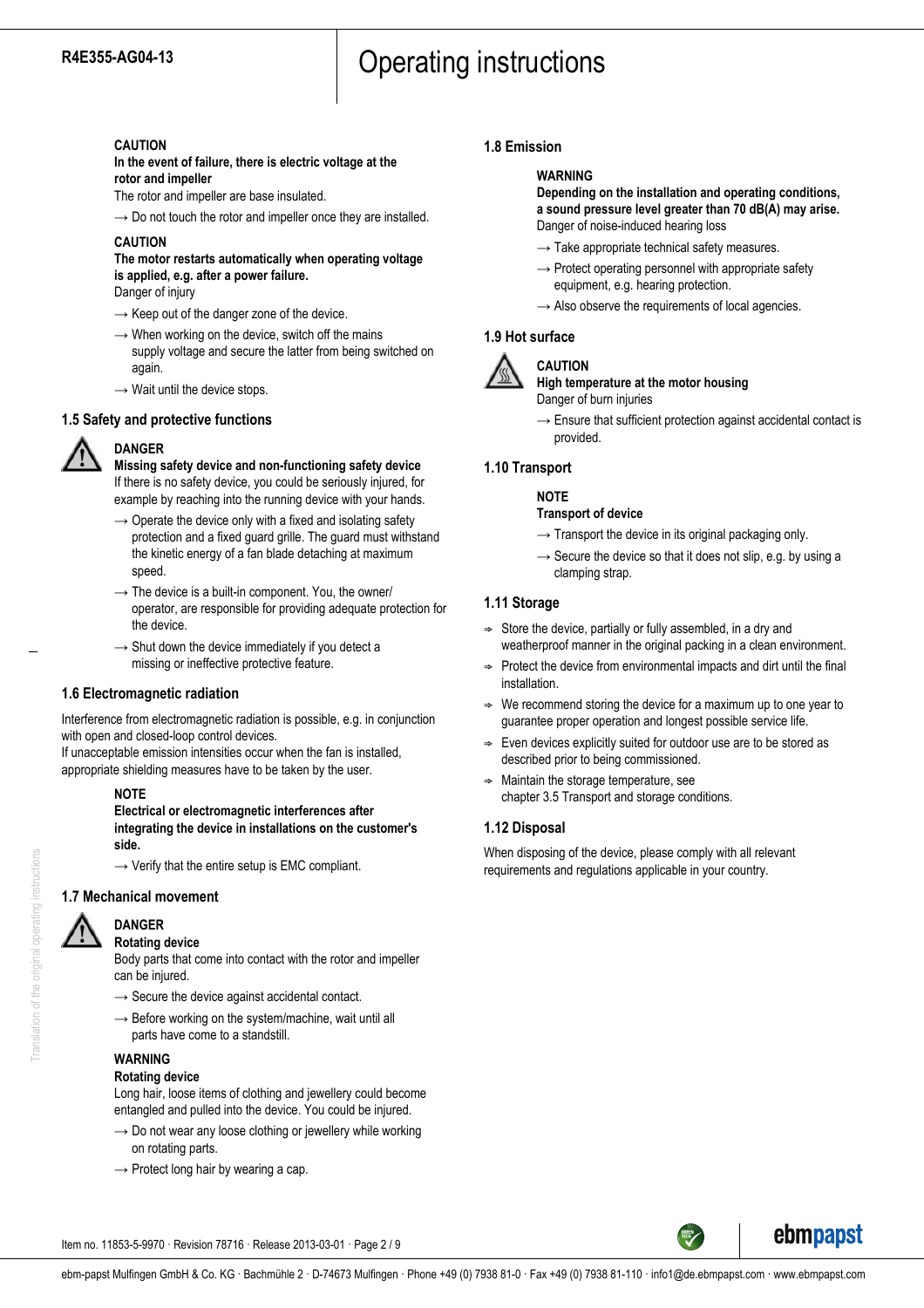## **2. PROPER USE**

The device is exclusively designed as a built-in device for moving air according to its technical data.

Any other or secondary use is deemed improper and constitutes a misuse of the device.

Installations on the customer's side must meet the mechanical, thermal and service life-related stresses that can occur.

#### **Proper use also includes:**

- The device is to be used solely outside of the EU.
- Moving air with a density of 1.2 kg/m<sup>3</sup>.
- Using the device in accordance with the permitted ambient temperature, see chapter 3.5 Transport and storage conditions and chapter 3.2 Nominal data.
- Operating the device with all protective features in place.
- Minding the operating instructions.

#### **Improper use**

Using the device in the following ways is particularly prohibited and may cause hazards:

- Operating the device with an imbalance, e.g. caused by dirt deposits or icing.
- Moving air that contains abrasive particles.
- Moving highly corrosive air, e.g. salt spray mist. Exceptions are devices that are intended for salt spray mist and protected accordingly.
- Moving air that contains dust pollution, e.g. suctioning off saw dust.
- Operating the device close to flammable materials or components.
- Operating the device in an explosive atmosphere.
- Using the device as a safety component or for taking on safetyrelated functions.
- Operation with completely or partially disassembled or modified protective features.
- In addition, all application options that are not listed under proper use.



Item no. 11853-5-9970 · Revision 78716 · Release 2013-03-01 · Page 3 / 9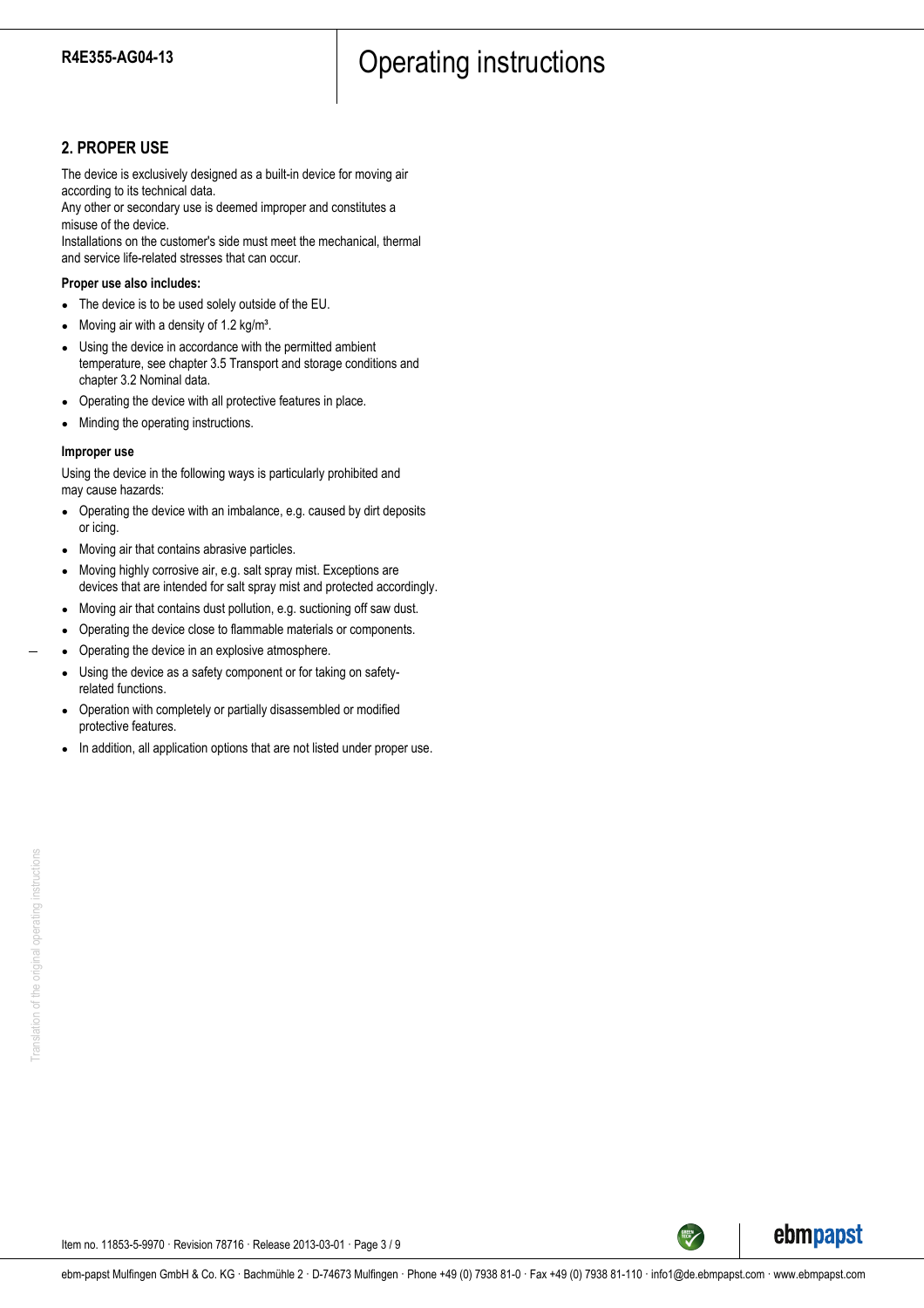# R4E355-AG04-13 Press Press Press Press Press Press Press Press Press Press Press P

## **3. TECHNICAL DATA**

## **3.1 Product drawing**



All measures have the unit mm.

| Accessory part: inlet nozzle 51357-2-4013 not included in the standard scope of delivery; other inlet nozzles on request |
|--------------------------------------------------------------------------------------------------------------------------|
| I Depth of screw max. 10mm                                                                                               |
| Connection line PFA AWG20, 4 x brass lead tips crimped                                                                   |
| Connection line PVC AWG26, 3x brass lead tips crimped                                                                    |



TECH

Item no. 11853-5-9970 · Revision 78716 · Release 2013-03-01 · Page 4 / 9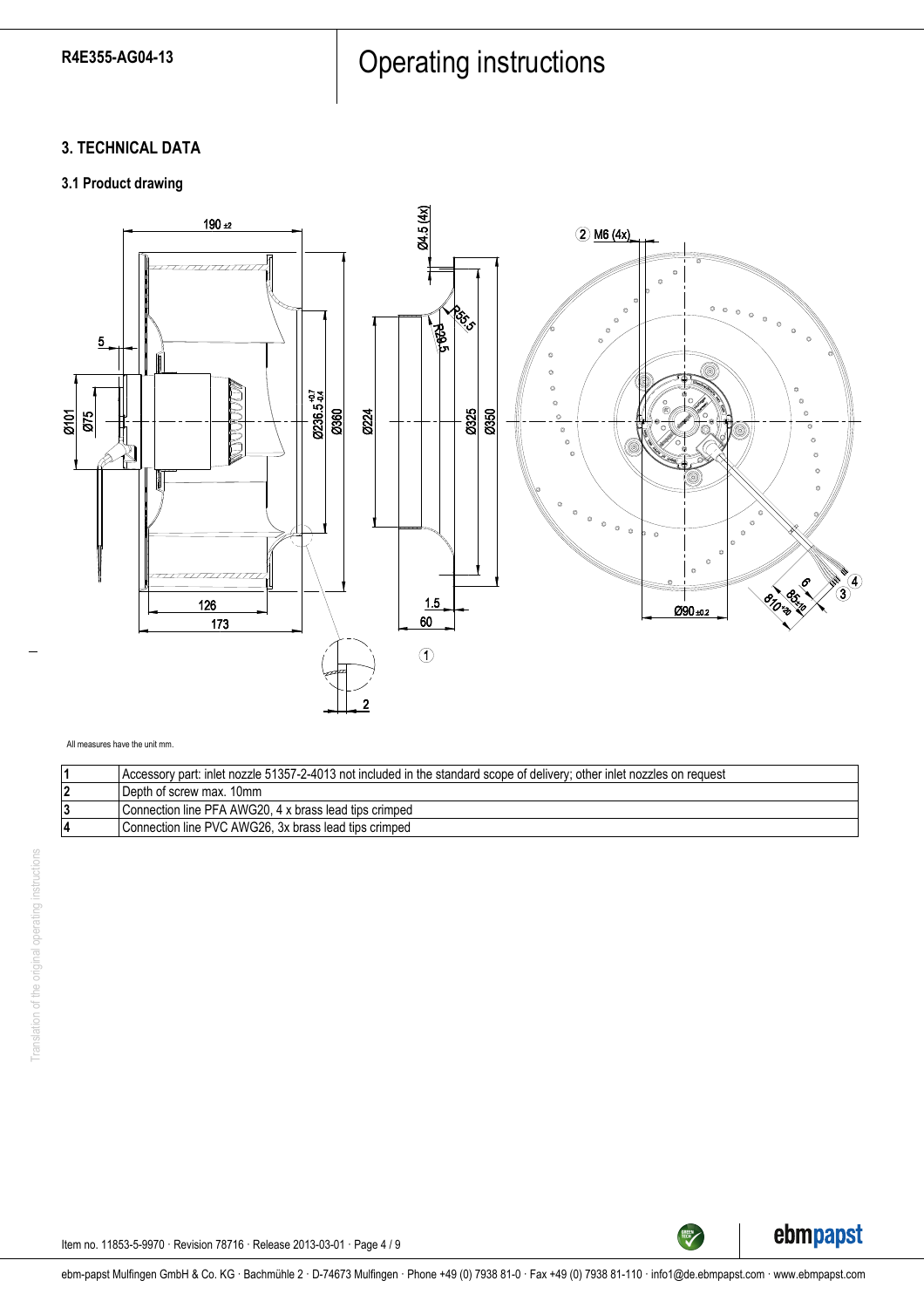# R4E355-AG04-13 **Operating instructions**

## **3.2 Nominal data**

| Motor                               | M4E074-GA |                |
|-------------------------------------|-----------|----------------|
| Phase                               | 1~        | $1 -$          |
| Nominal voltage / VAC               | 115       | 115            |
| Frequency / Hz                      | 60        | 60             |
| Type of data definition             | fa        | fa             |
| Valid for approval /<br>standard    | <b>CE</b> | <b>UL 2111</b> |
| Speed / min-1                       | 1680      | 1680           |
| Power input / W                     | 350       | 360            |
| Current draw / A                    | 3.1       | 3.05           |
| Motor capacitor / $\mu$ F           | 30        | 30             |
| Capacitor voltage / VDB             | 220       | 220            |
| <b>Capacitor standard</b>           | P2 (CE)   | UL             |
| Min. back pressure / Pa             | 0         | 0              |
| Min. ambient temperature<br>ା °C    | $-25$     | $-25$          |
| Max. ambient temperature 40<br>ା °C |           | 40             |
| Starting current / A                | 11        |                |

ml = Max. load · me = Max. efficiency · fa = Running at free air cs = Customer specs · cu = Customer unit

## Subject to alterations

## **3.3 Technical features**

| <b>Mass</b>                 | 5.4 kg                                     |
|-----------------------------|--------------------------------------------|
| Size                        | 355 mm                                     |
| Surface of rotor            | Coated in black                            |
| <b>Material of impeller</b> | PP plastic                                 |
| Number of blades            | 6                                          |
| Direction of rotation       | Clockwise, seen on rotor                   |
| Type of protection          | IP 44; Depending on installation and       |
|                             | position as per EN 60034-5                 |
| <b>Insulation class</b>     | "F"                                        |
| <b>Humidity class</b>       | $F1-2$                                     |
| <b>Mounting position</b>    | Shaft horizontal or rotor on bottom; rotor |
|                             | on top on request                          |
| Condensate discharge        | Rotor-side                                 |
| holes                       |                                            |
| <b>Operation mode</b>       | S <sub>1</sub>                             |
| <b>Motor bearing</b>        | <b>Ball bearing</b>                        |
| Touch current acc.          | $< 0.75$ mA                                |
| IEC 60990 (measuring        |                                            |
| network Fig. 4, TN          |                                            |
| system)                     |                                            |
| <b>Motor protection</b>     | Thermal overload protector (TOP) wired     |
|                             | internally                                 |
| Cable exit                  | Axial                                      |
| <b>Protection class</b>     | I (if protective earth is connected by     |
|                             | customer)                                  |
| <b>Product conforming</b>   | EN 60335-1; CE                             |
| to standard                 |                                            |
| Approval                    | UL 1004-1; CSA C22.2 Nr.100                |



For cyclic speed loads, note that the rotating parts of the device are designed for maximum one million load cycles. If you have specific questions, contact ebm-papst for support.

#### **3.4 Mounting data**

For depth of screw, see chapter 3.1 Product drawing

 $\Rightarrow$  Secure the mounting screws against accidentally coming loose (e.g. by using self-locking screws).

| Strength class for |  |
|--------------------|--|
| mounting screws    |  |
|                    |  |

You can obtain additional mounting data from the product drawing if necessary.

#### **3.5 Transport and storage conditions**

 $\Rightarrow$  Use the device in accordance with its protection type.

| Max. permissible    | $+80 °C$ |
|---------------------|----------|
| ambient motor temp. |          |
| (transp./ storage)  |          |
| Min. permissible    | - 40 °C  |
| ambient motor temp. |          |
| (transp./storage)   |          |



**GREEN** 

Item no. 11853-5-9970 · Revision 78716 · Release 2013-03-01 · Page 5 / 9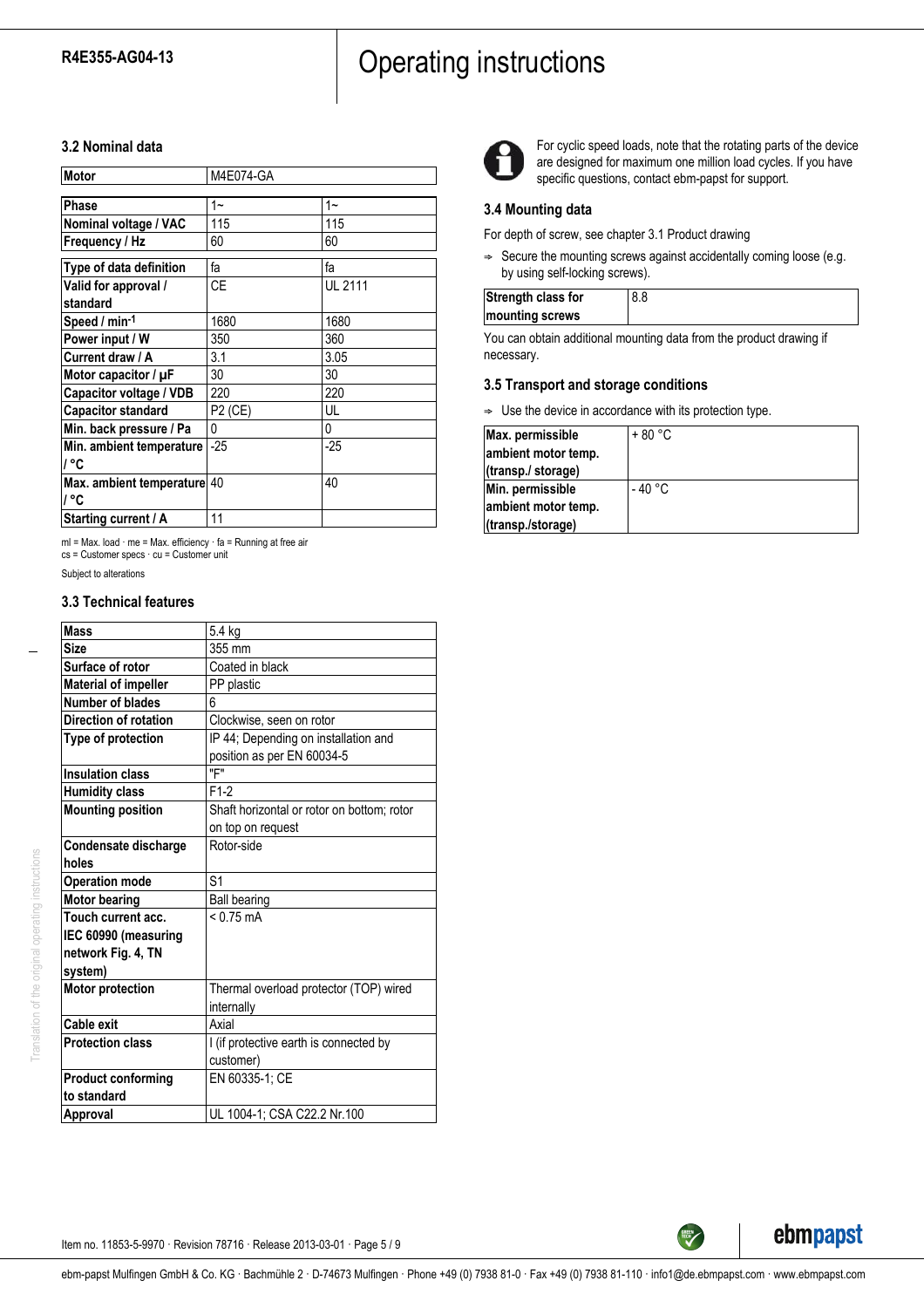## **4. CONNECTION AND START-UP**

## **4.1 Connecting the mechanical system**



## **CAUTION**

**Cutting and crushing hazard when removing the fan from the packaging**

 $\rightarrow$  Carefully hold the impeller to remove the device from its packaging. Make sure to avoid any shock.

- $\rightarrow$  Wear safety shoes and cut-resistant safety gloves.
- ; Check the device for transport damage. Damaged devices must no longer be installed.
- Install the undamaged device according to your application.

## **4.2 Connecting the electrical system**



#### **DANGER Electric voltage on the device**

Electric shock

- $\rightarrow$  Always install a protective earth first.
- $\rightarrow$  Check the protective earth.



**Incorrect insulation**

**DANGER**

Risk of fatal injury from electric shock

- $\rightarrow$  Use only cables that meet the specified installation requirements for voltage, current, insulation material, load etc.
- $\rightarrow$  Route cables such that they cannot be touched by any rotating parts.



## **DANGER**

**Electrical load (>50 µC) between mains wire and protective earth connection after switching of the supply when switching multiple devices in parallel.**

Electric shock, risk of injury

- $\rightarrow$  Make sure that sufficient protection against accidental contact is provided.
	- Before working on the electrical connection, the connections to the mains supply and PE must be shorted.

## **CAUTION**

## **Electrical voltage**

The fan is a built-in component and features no electrically isolating switch.

- $\rightarrow$  Only connect the fan to circuits that can be switched off with an all-pole separating switch.
- $\rightarrow$  When working on the fan, you must switch off the installation/machine in which the fan is installed and secure it from being switched on again.

## **NOTE**

## **Water penetration into leads or wires**

Water enters at the cable end on the customers side and can damage the device.

 $\rightarrow$  Make sure that the cable end is connected in a dry environment.



Connect the device only to circuits that can be switched off using an all-pole disconnecting switch.

## **4.2.1 Prerequisites**

- $\Rightarrow$  Check whether the data on the type plate agree with the connection data and the data of the operating capacitor.
- Before connecting the device, ensure that the supply voltage matches the operating voltage of the device.
- $\Rightarrow$  Only use cables designed for current according to the type plate. For determining the cross-section, follow the basic principles in accordance with EN 61800-5-1. The protective earth must have a cross-section equal to or greater than the outer conductor crosssection.

We recommend the use of 105°C cables. Ensure that the minimum cable cross-section is at least AWG26/0.13 mm².

#### **Earth wire contact resistance in accordance with EN 60335**

Compliance with the impedance specifications in accordance with EN 60335 for the protective earth circuit must be verified in the end application.

Depending on the installation situation, it may be necessary to install an additional protective earthing conductor via the additional protective earth connection point available on the device.

## **4.2.2 Voltage control**



With open loop speed control using transformers or electronic voltage regulators (e.g. phase angle control), excessive current may occur.

In addition, noises can occur with phase angle control depending on the mounting situation.

## **4.2.3 Frequency inverter**



Fit sinusoidal filters that work on all poles (live-live and liveearth) between the frequency inverter and the motor for operation with frequency inverters. Depending on how the device is installed, noises may occur.

## **4.3 Connection of the cables**

External leads are brought out of device.

- $\Rightarrow$  First connect the "PE" (protective earth) connection.
- Connect the lines according to your application. When doing so, observe chapter 4.5 Connection screen.

## **4.4 Connection of the Hall IC**

External leads are brought out of device.

 $\Rightarrow$  Connect the lines according to your application. When doing so, observe chapter 4.5 Connection screen.



Item no. 11853-5-9970 · Revision 78716 · Release 2013-03-01 · Page 6 / 9

Translation of the original operating instructions Translation of the original operating instructions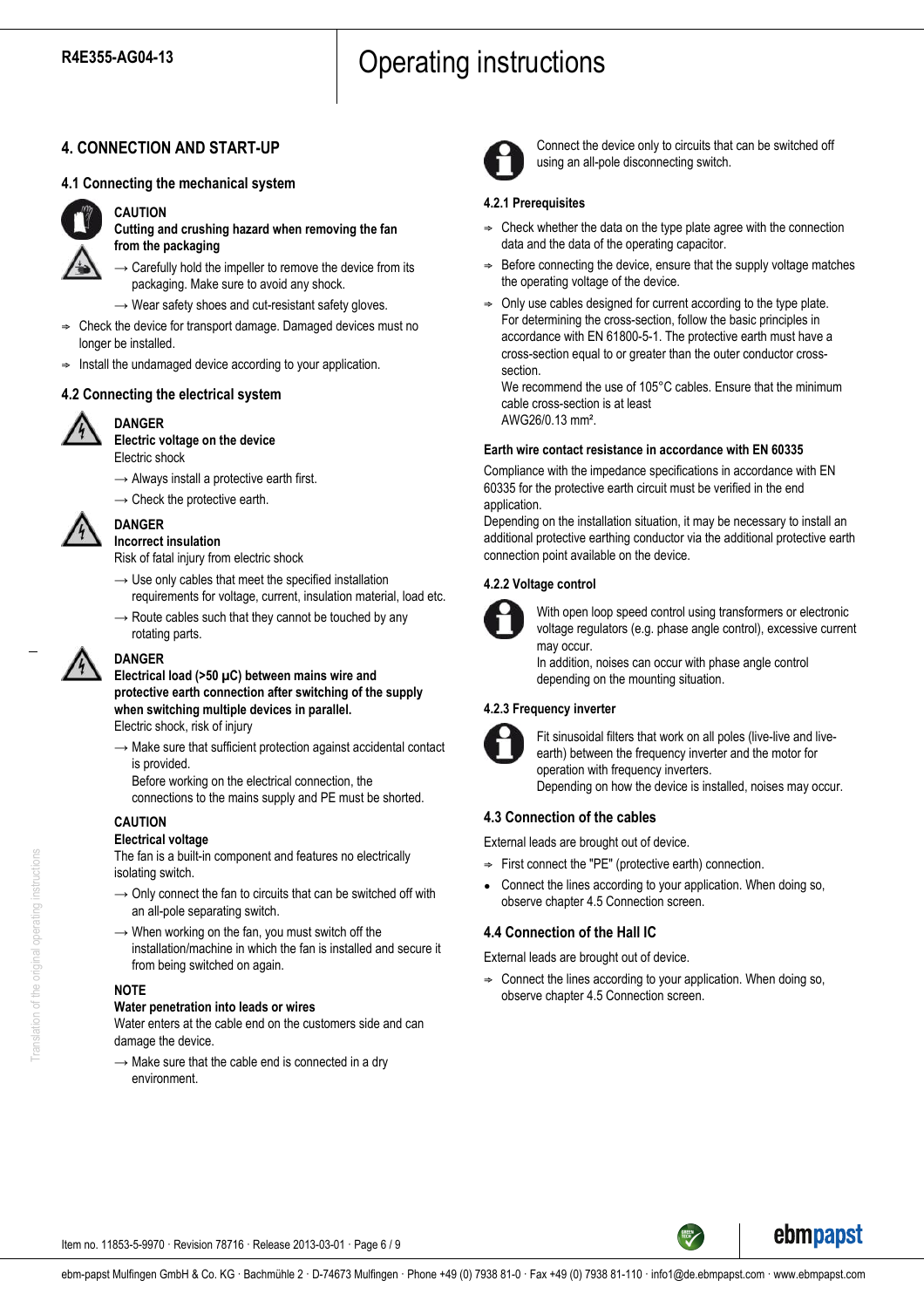# R4E355-AG04-13 Press Press Press Press Press Press Press Press Press Press Press P

## **4.5 Connection screen**



| 1              | Fan connection diagram |
|----------------|------------------------|
| U1             | Blue                   |
| z              | l brown                |
| U <sub>2</sub> | black                  |
| PE             | green/yellow           |
| 2              | Hall IC circuit        |
| 2.1            | Hall IC                |
| 2.2            | Red (+5V)              |
| 2.3            | White (out)            |
| 2.4            | Black (0V)             |



TECH

Item no. 11853-5-9970 · Revision 78716 · Release 2013-03-01 · Page 7 / 9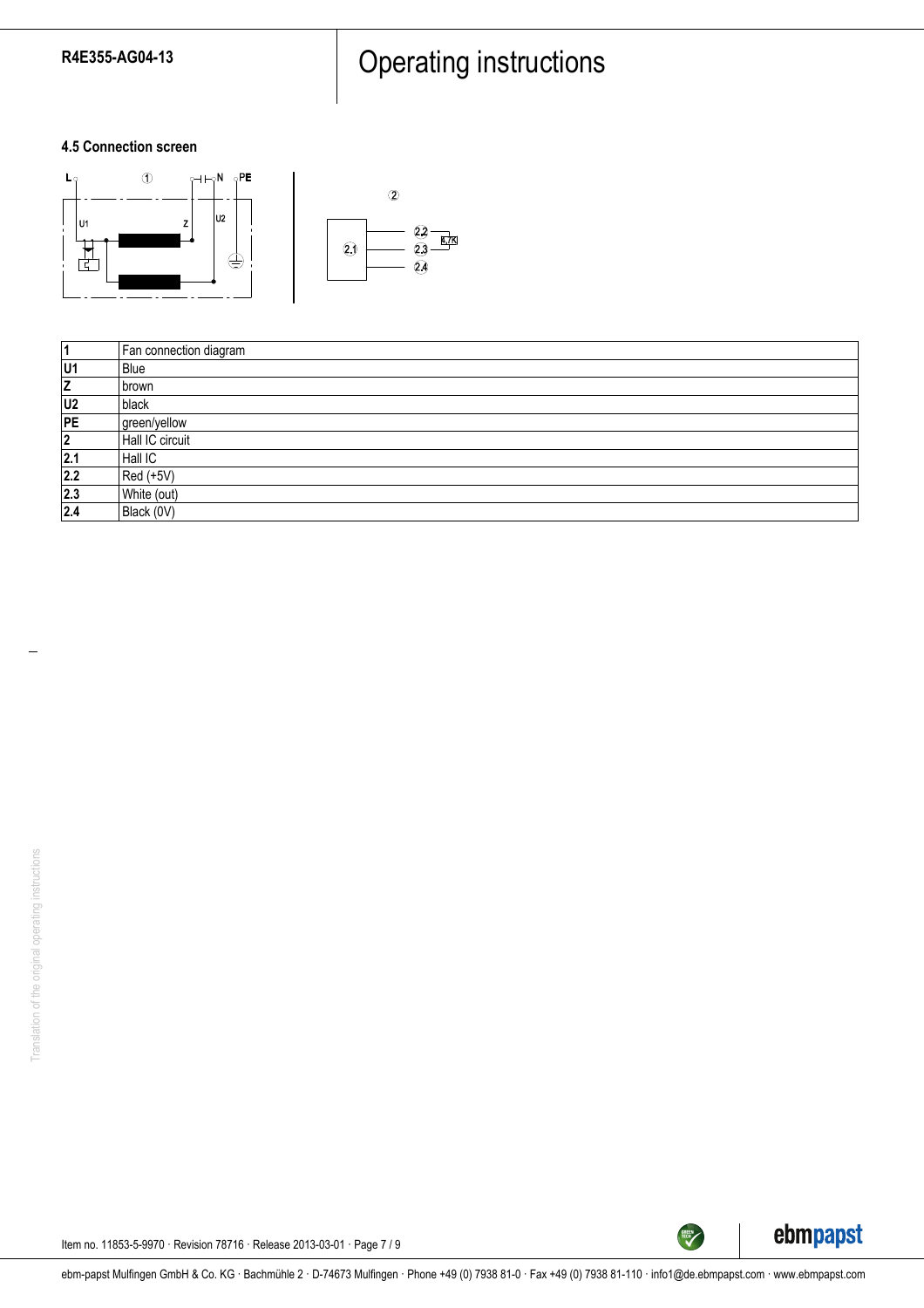## **4.6 Checking the connections**

- $\Rightarrow$  Make sure that the power is off (all phases).
- $\Rightarrow$  Secure it from being switched on again.
- $\Rightarrow$  Check the correct fit of the connection lines.

## **4.7 Switch on device**

**WARNING**



**Hot motor housing** Fire hazard

- $\rightarrow$  Ensure that no combustible or flammable materials are located close to the fan.
- $\Rightarrow$  Inspect the device for visible external damage and the proper function of the protective features before switching it on.
- ; Check the air flow paths of the fan for foreign objects and remove any that are found.
- $\Rightarrow$  Apply the nominal voltage to the voltage supply.

## **4.8 Switching off the device**

- $\Rightarrow$  Disconnect the device from the supply voltage at the main switch for the supply line.
- When disconnecting, be sure to disconnect the earth wire connection last.

## **5. MAINTENANCE, MALFUNCTIONS, POSSIBLE CAUSES AND REMEDIES**

Do not perform any repairs on your device. Return the device to ebmpapst for repair or replacement.

## **WARNING**

**Terminals and connections have voltage even with a unit that is shut off**

Electric shock

 $\rightarrow$  Wait five minutes after disconnecting the voltage at all poles before opening the device.

#### **CAUTION**

**Electrical load on the capacitor after device is switched off** Electric shock, risk of injury

 $\rightarrow$  Discharge the capacitors before working on the device.

## **CAUTION**

**The motor restarts automatically when operating voltage is applied, e.g. after a power failure.**

- Danger of injury
- $\rightarrow$  Keep out of the danger zone of the device.
- $\rightarrow$  When working on the device, switch off the mains supply voltage and secure the latter from being switched on again.
- $\rightarrow$  Wait until the device stops.



If the device remains out of use for some time, e.g. when in storage, we recommend switching the device on for at least two hours to allow any condensate to evaporate and to move the bearings.

| <b>Malfunction/error</b> | Possible cause        | Possible remedy         |
|--------------------------|-----------------------|-------------------------|
| Impeller running         | Imbalance in rotating | Clean the device; if    |
| roughly                  | parts                 | imbalance is still      |
|                          |                       | evident after           |
|                          |                       | cleaning, replace the   |
|                          |                       | device.                 |
|                          |                       | If you have             |
|                          |                       | attached any weight     |
|                          |                       | clips during cleaning,  |
|                          |                       | make sure to            |
|                          |                       | remove them             |
|                          |                       | afterwards.             |
| Motor does not turn      | Mechanical blockage   | Switch off, de-         |
|                          |                       | energise, and           |
|                          |                       | remove mechanical       |
|                          |                       | blockage.               |
|                          | Mains supply          | Check mains supply      |
|                          | voltage faulty        | voltage,                |
|                          |                       | restore power           |
|                          |                       | supply.                 |
|                          | Faulty connection     | De-energise, correct    |
|                          |                       | connection, see         |
|                          |                       | connection diagram.     |
|                          | Thermal overload      | Allow motor to cool     |
|                          | protector responded   | off, locate and rectify |
|                          |                       | cause of error, if      |
|                          |                       | necessary cancel        |
|                          |                       | restart lock-out        |